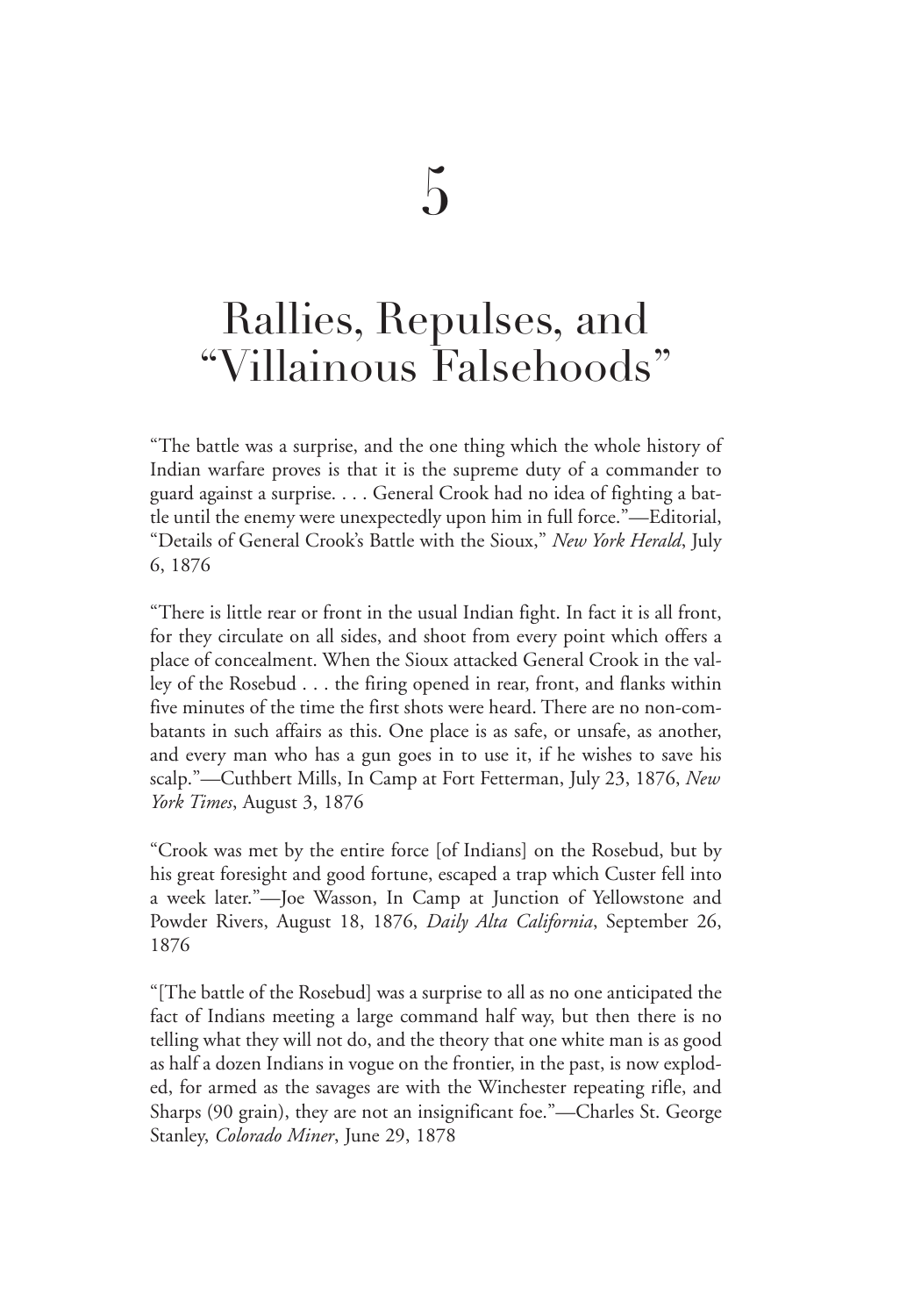Following the battle of the Rosebud, it seemed that everyone but George Crook could give an estimate of the number of Indians engaged. Writing to Sheridan on June 19, Crook stated: "They displayed a strong force at all points, occupying so many and such covered places that it is impossible to correctly estimate their numbers. The attack, however, showed that they anticipated that they were strong enough to thoroughly defeat the command."1

In contrast, most other participants and eyewitnesses had no trouble giving estimates:

The story in the *Times* carried a dateline of June 27, and Crook's letter to Sheridan was dated June 19, so at some point between the two reports, he finally decided on a number. When he did, his assessment was considerably higher than that of anyone else.

One of the interesting sidelights that developed after the battle of the Rosebud concerned Reuben Davenport, the correspondent for the *New York Herald*, which had described him as having "a quick eye, a clear head and steady nerves."4 Davenport submitted three articles to the *Herald* detailing the action at the

| Correspondent     | Newspaper                                 | <b>Estimate of Indians</b> |
|-------------------|-------------------------------------------|----------------------------|
| Unknown           | Cheyenne Daily Leader, June 24, 1876      | 1,500                      |
| Davenport         | New York Herald, June 24, 1876            | 2,500                      |
| Strahorn          | Weekly Rocky Mountain News, June 28, 1876 | $1,200-1,500$              |
| Wasson            | New York Tribune, July 6, 1876            | 1,000                      |
| Lieutenant Foster | New York Daily Graphic, July 13, 1876     | 500-7002                   |
| Strahorn          | New York Times, July 13, 1876             | $1,400-1,500$              |

Strahorn probably summed up the number of Indians best when he wrote in the *New York Times*:

The number of Sioux engaged is estimated at all the way from twelve hundred to two thousand. Allowing amply for exaggerated ideas, the number can safely be placed at fourteen or fifteen hundred, which would be quite a respectable increase over our own force of a little above one thousand fighting men.3

A little later in the same dispatch he added a detail learned in a recent conversation with Crook: "Gen. Crook is now satisfied that he has opposed to him no less than 3,000 well-armed, superbly mounted warriors."

Rosebud, and some of his comments were critical of Crook's generalship. For instance, his June 19 dispatch from Goose Creek stated that Royall "manipulated his men under the difficult and conflicting orders from his superior with consummate skill, although he could not prevent unnecessary sacrifice of life without risking the penalty of disobedience."5

And his June 20 dispatch added insult to injury: "Colonel Royall was circumscribed by orders [from Crook] in every one of his movements, and the disaster attending the retreat would have been much greater had it not been so skillfully directed by him."6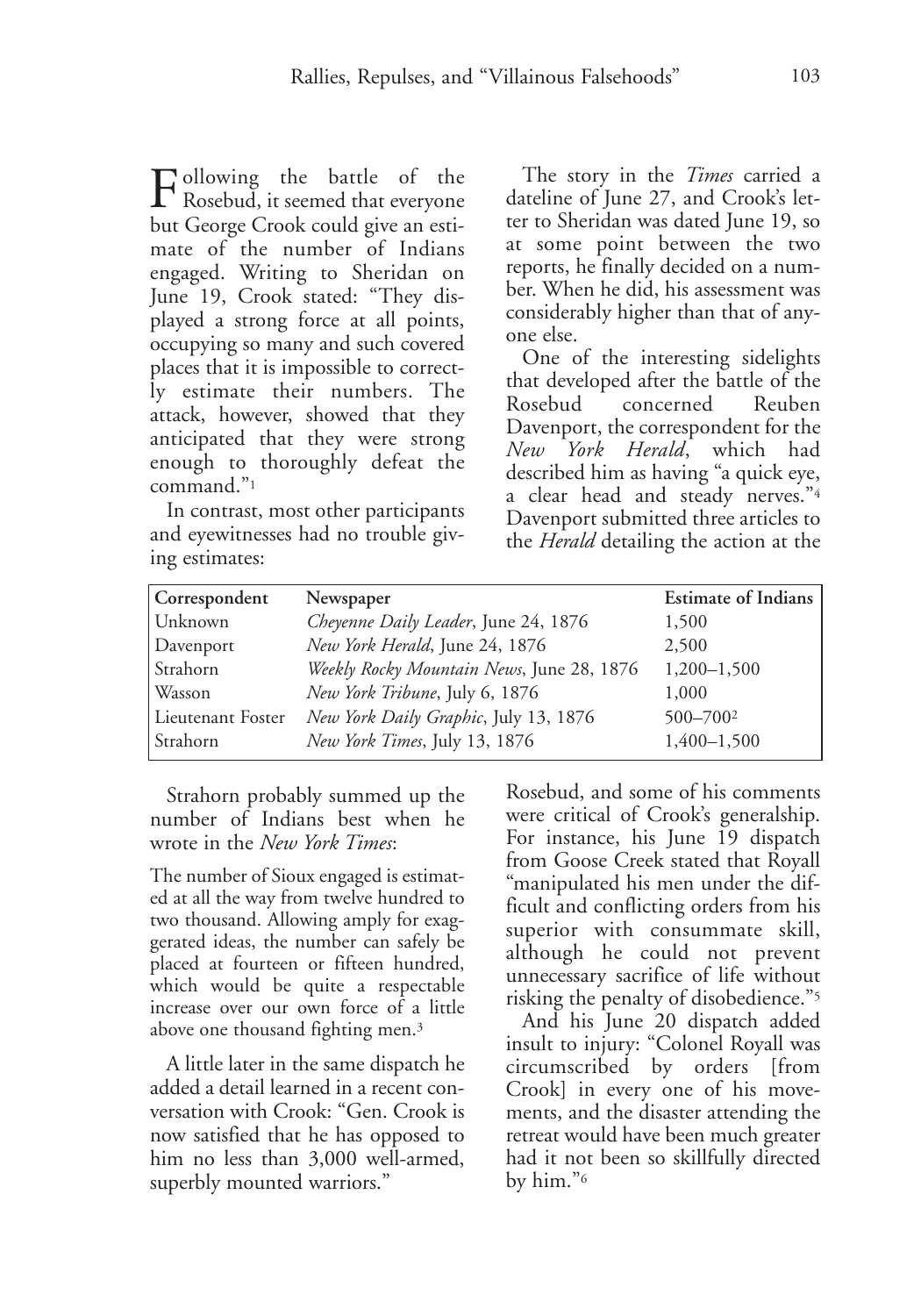But it was not until his June 22 dispatch that the reason for his censure and indignation became fully evident. Here we learn that Royall's battalion, which was fighting on the left of the line and with whom Davenport had thrown in, was in the most "dangerous portion of the field" during the battle:

[They] bore the brunt of the boldest and most destructive sallies of the Sioux, without the support from the main portion of the command, [who were] most of the time unengaged, which they sorely needed, until too late to prevent the sacrifice of nine soldiers who were killed and nineteen who were wounded. All of the losses were sustained on the left excepting the disabling of three infantrymen by chance balls on the high bluff in the middle of the field.7

And Davenport was in the thick of the action, dismounting several times to take his place on the skirmish line with the troops. He may have been a reporter, but this distinction was irrelevant to the Sioux. His perilous escape from the left of the line was printed in the *New York Herald* on July 6, 1876.8 Naturally, Crook was less than pleased at being disparaged in the pages of a major newspaper. In a letter to Sheridan on July 23, Crook wrote: "The *New York Herald* has published [the] most villainous falsehoods from the correspondent with this command in regard to the Rosebud fight . . . which are intended to do the command and myself great injustice."9

In Crook's defense, Royall must take some of the blame for separating himself too far from the rest of the command to receive prompt support, chasing the Indians from ridge to ridge. From Royall's official report:

I now found myself upon the extreme left with Captain Andrews' company and Captain Henry's battalion of the Third Cavalry (consisting of companies D, B, L and F commanded respectively by Captains Henry, and Meinhold and Lieutenants Vroom and Reynolds of that regiment), the Indians occupying the series of ridges in our immediate front. They were steadily charged and retreated from one crest to another, my instructions at this time being to slowly advance.10

His instructions may have been to advance slowly, but he still ended up a mile or more from the rest of the command.11

Getting back to Davenport, Lieutenant John Bourke, Crook's aide, referred to him as a "whipped cur" skulking about the camp because of his lack of popularity stemming from his dispatches that found their way back to the bivouac. But Bourke also pointed out that, despite Crook's anger, the scorned reporter was still permitted to remain with the command, receiving all the "same privileges as the other correspondents."<sup>12</sup>

On August 3, the *New York Herald* published another of Davenport's dispatches, this one dated July 23, in which the reporter again voiced his displeasure with the commanding general:

Since June 19 General Crook's force has been idle. But little scouting has been done except in the most desultory manner, and it has been supplemented by no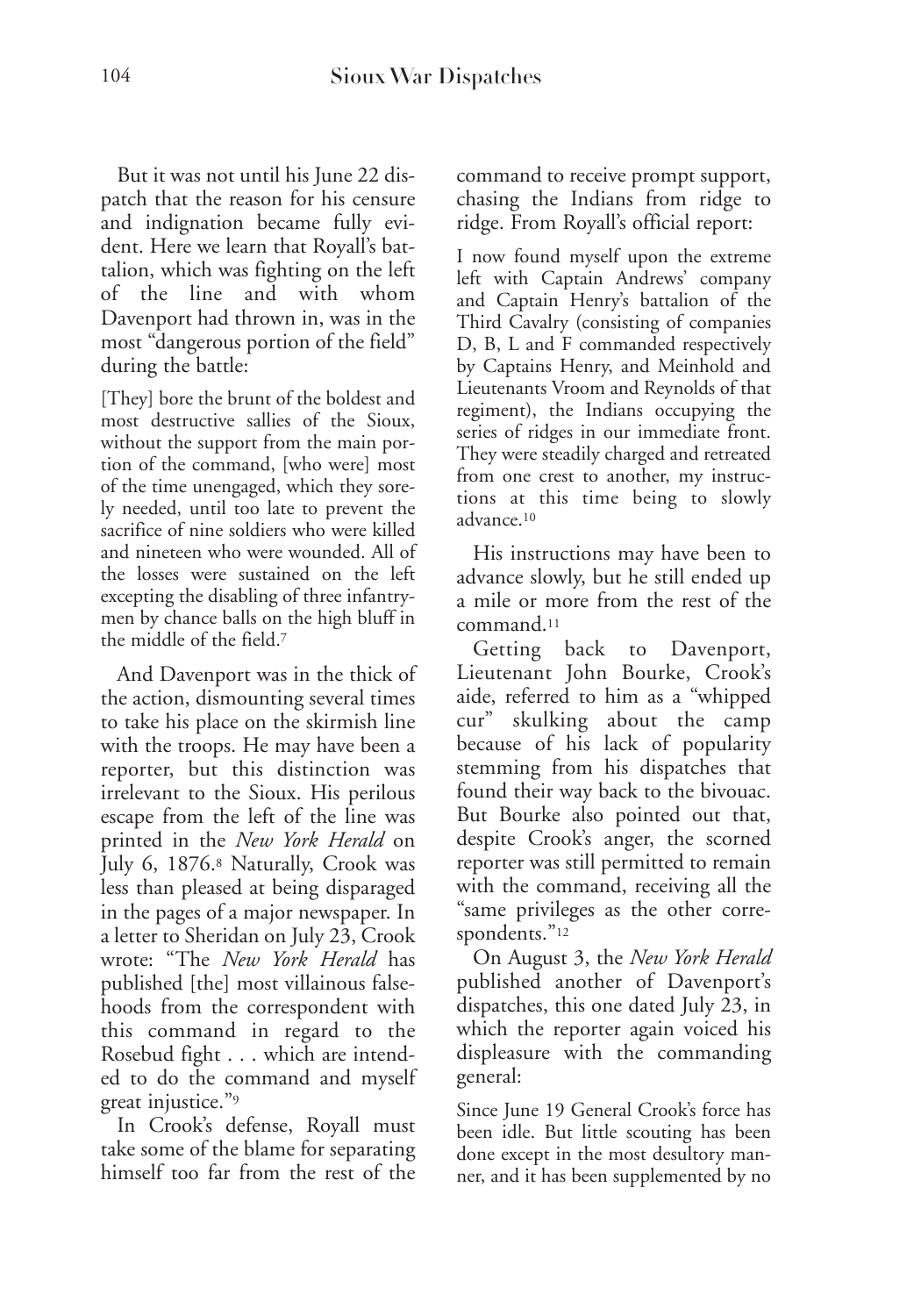active movement of the main body looking to the terminating of the campaign. All the plans of the commander have apparently hung upon the prospective accession of reinforcements. Opportunities for definitely ascertaining the position and movements of the enemy have not been improved.13

And this criticism was followed soon after by another in the same report:

Ever since its departure from Fort Fetterman [May 29] the conduct of this expedition has been remarkable for the contempt shown by the general commanding for many of the fundamental principles of military policy. One might have inferred that the enemy against whom we were moving was impotent and harmless. The march was unguarded; the camps have not been compact enough for the most advantageous defense; the scouting has been without system; the troops, although many of them were the rawest recruits, have scarcely been drilled, notwithstanding that they have been languishing in indolence for nearly two months,<sup>14</sup> and the proximity of Indians has not been taken advantage of to strike them a blow.

At this point the *Cheyenne Daily Leader* entered the fray. In an editorial on August 9, Davenport was referred to as "asinine" and his statements as "severely" abusive. But wishing to be helpful, the paper also offered the following suggestion:

[Davenport] should be sent home at once, but as it is not probable that this will be done, we suggest that Gen. Sherman promote Field Marshal Davenport, the correspondent, to the command of the Department of the Platte.15 It may be urged that Davenport is too young to command, but as he is not too young to criticize, this objection would not hold water.

In fact, when it came to the battle of the Rosebud, Davenport's criticisms were not entirely incorrect. His error was in not showing the proper tact when expressing them. Reporter John Finerty also acknowledged that mistakes were made, but he exhibited greater diplomacy in expressing it, and avoided finger pointing and calling out the general by name: "Some mistakes, perhaps, were committed, but in a fight which was next door to a surprise, these were inevitable."16

And Strahorn weighed in on the matter, too, deflecting some of the criticism from Crook and placing it on his subordinates instead: "Unimportant delays and misunderstandings occurred during the day, as they always will occur in an engagement covering so much ground and requiring so much discretion at the hands of subalterns."17

As for the battle of the Rosebud, General Crook would probably be the first to admit that it was a difficult battle to manage, made even more so by the fact that, as Finerty noted, he *was* caught by surprise. This detail is made clear in several accounts, all of which make a point of stating that the cavalry was unsaddled when the bullets started flying.18 One anonymous story out of Helena, Montana, was particularly damning:

[Crook's] camp was surprised in the early morning after the pickets had been called in by about 1,000 Sioux . . . under Crazy Horse. . . . The cavalry were watering their horses and some of the men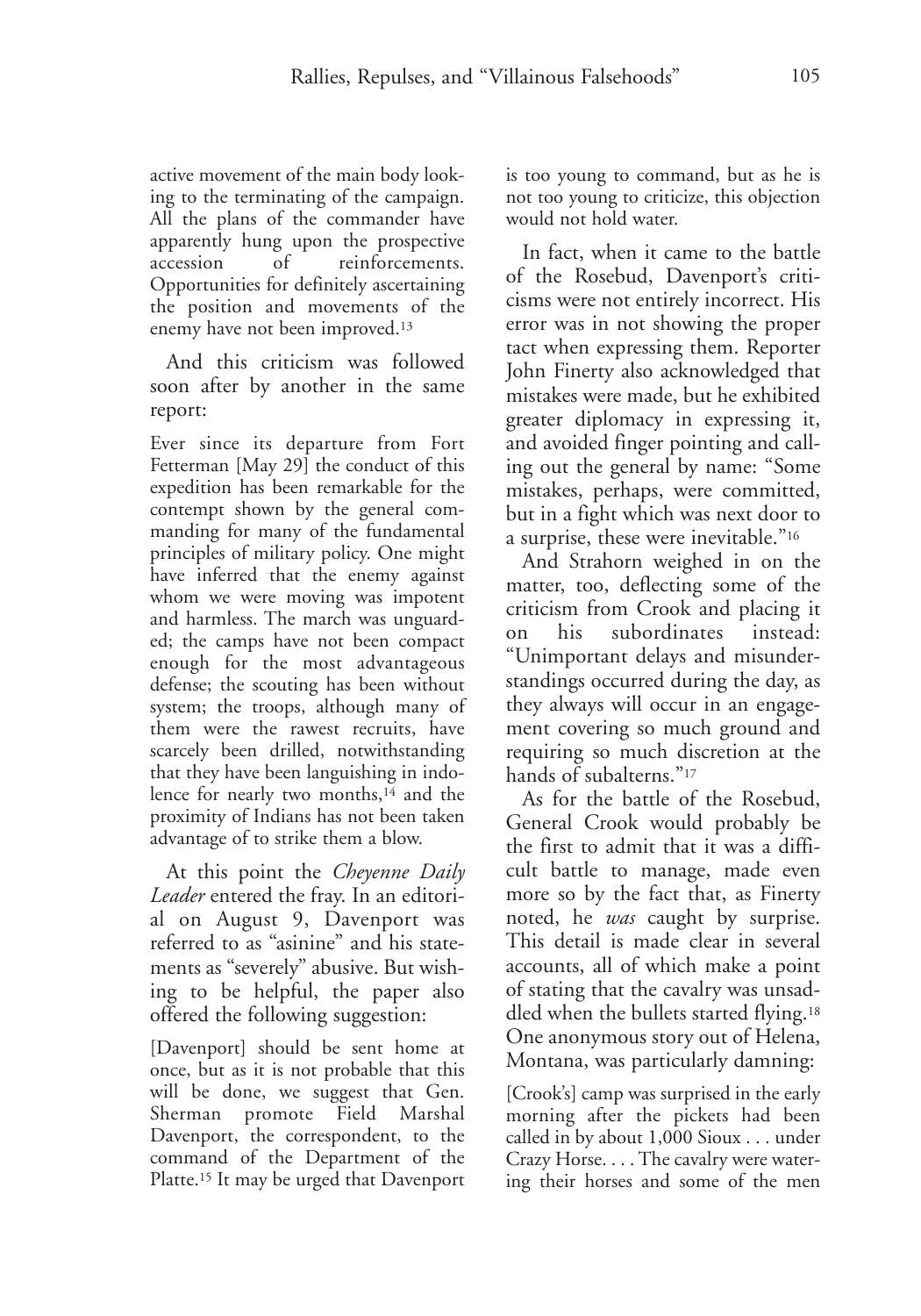were having their breakfast when the attack was made. . . . It was a complete surprise. About a hundred horses belonging to the Third Cavalry were stampeded and fell into the hands of the Indians, including their equipments. . . . The troops . . . fought under a sense of disadvantage all the time . . . and the principal fighting was done by the Snakes.19

And it wasn't just the suddenness of the attack that made matters difficult. According to more than one account, the battle stretched in a semicircle for some three to four miles.20

The overall style of fighting was best summed up by Strahorn, who described it as a series of "rallies and repulses."21 The Sioux and Cheyennes would stand united one moment, then "fly to pieces" the next.22 They "would flee before a steady assault" but "turn with lightning-like rapidity and plunge into death's very jaws in endeavors to cut off detached parties of troops or [Indian] allies."23

Strahorn also recorded some examples of Indian prowess during the fight:

In one case a soldier was scalped before his comrades, a few yards distant, could rush to his rescue, and in another the Indians had killed a cavalryman in a hand-to-hand fight, plundered his body of watch, gun, clothing, &c., and were just about to scalp him as neighboring skirmishers reached the spot. In charging from or back to cover, down terrific stretches of descent, these matchless riders would swing low on one side of their ponies, quickly change position at an opportunity to fire, and again squirm almost out of sight, with evidently no

# Fighting from Horseback

*New York Times*, September 16, 1876

On the Yellowstone River Near Glendive Creek, September 6, 1876. To any man, unless really an old cavalry soldier, the management of our high-bred American horses under fire and amid the excitement of the battlefield requires almost undivided attention, and the delivery of an effective fire, or indeed any fire approaching to accuracy, from the back of his horse, is a clear impossibility. In several Indian affairs I have observed that the Indians, as a general rule, dismount before firing, or if they do not, their ponies will so quietly stand that the rider may aim and deliver his fire without deranging his piece. The rapid firing from the back of his pony as he gallops around or past an adversary, now erect and in an instant half-concealed as he turns himself on his pony's flank, is of little account and only so much ammunition wasted, except from the usual damage from all wild shooting or chance shots.

—Unknown

thought of being unhorsed. If the ground was extremely rough or ordinarily smooth, the Indian used it to advantage all the same.24

One eyewitness was impressed with the swiftness and agility of the warriors when taking the scalp of a fallen foe:

During the progress of the battle I had for the first time in my life occasion to witness how Indians scalp their fallen foe, and it is quite impossible to relate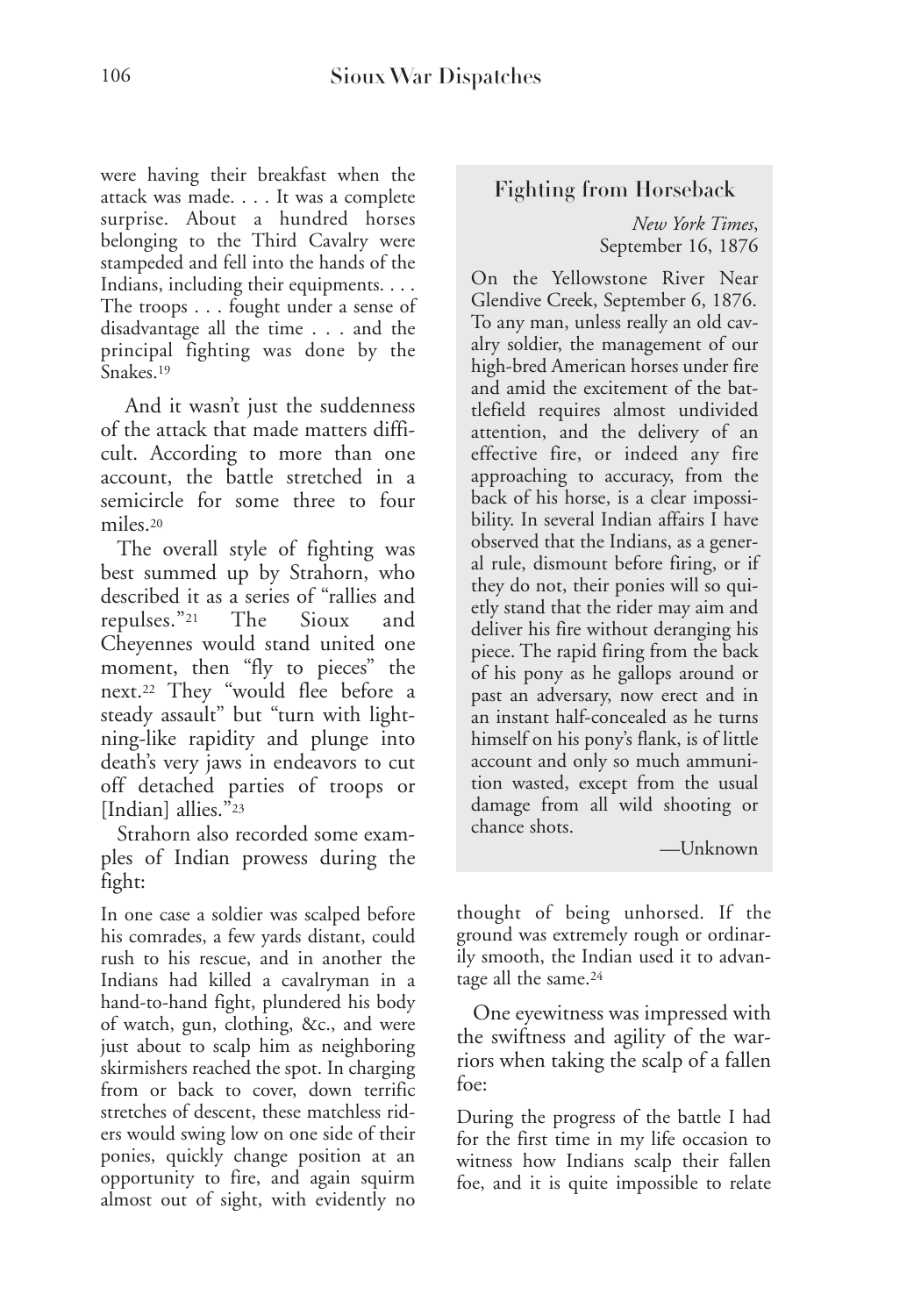how quick it is done. A warrior, struck by the deadly bullet, drops from his horse. The victor in rapid course runs toward his victim. The docile warhorse stops; dismounting and remounting are performed in no time; the victor warrior touching the ground with one foot only, the other leg resting still on the saddle. A grip for the scalp, a flash of the knife or tomahawk, and a jerk. The warrior is remounted, an unearthly cry is uttered, and a bloody scalp of long jet black hair fastened to the lance and raised high above the victor's head tells that one more redskin has gone to the happy hunting ground.<sup>25</sup>

Contrasting the equestrian skills of the soldiers and their Indian foes, it was Wasson's opinion that: "The average soldier on horseback is a most helpless mortal alongside of the most insignificant savage. The latter will manage his horse without bits, and shoot from the animal with effect, while, were the soldier to attempt it, he would shoot off his horse head-over-heels."26

Who won the battle of the Rosebud? Strahorn, after pointing out that the Indians had better arms, not to mention hardy ponies that could "scale heights and descend depths" with ease, thought the soldiers won. After all, the "troops swept everything before them" and drove the Sioux and Cheyennes from the battlefield, pursuing them for several miles. Continuing, he commented: "It will not be difficult to realize what terror this blow carries to the heart of the braves who have never before known absolute defeat."27

However, he followed this up a little later with: "If their village was near, of which we have little proof, their desperate struggle, even if it was not crowned with victory, was to answer the purpose of covering its removal.28

That is, even though the Indians gave up the fight and left Crook in possession of the field, practically speaking, they accomplished their goal—they stopped Crook. Of course at the time, neither Crook nor the Indians had any idea that it would be for more than six weeks.

Despite Davenport's criticisms mentioned above, he, too, declared that the troops were the victors: "The Sioux were certainly repulsed in their bold and confident onset, and lost many of their bravest warriors."29

Wasson took a different angle. He didn't know who won; he wasn't even sure it was a battle. He wrote:

The battle had lasted over three hours, resulting in nine soldiers killed and twenty wounded; one Snake Indian killed, three wounded, and four Crows wounded. It can hardly be called a battle, although there was ammunition enough expended on our side to have killed the entire Sioux race, and the circle of fire was at one time at least three miles in length.30

The final word on this topic goes to Crook himself. In an interview with Finerty on October 26, he said that, notwithstanding that his command was outnumbered: "[T]he troops under my command, about onethousand in actual strength $31$ ... thrashed these Indians on a field of their own choosing and completely routed them from it."32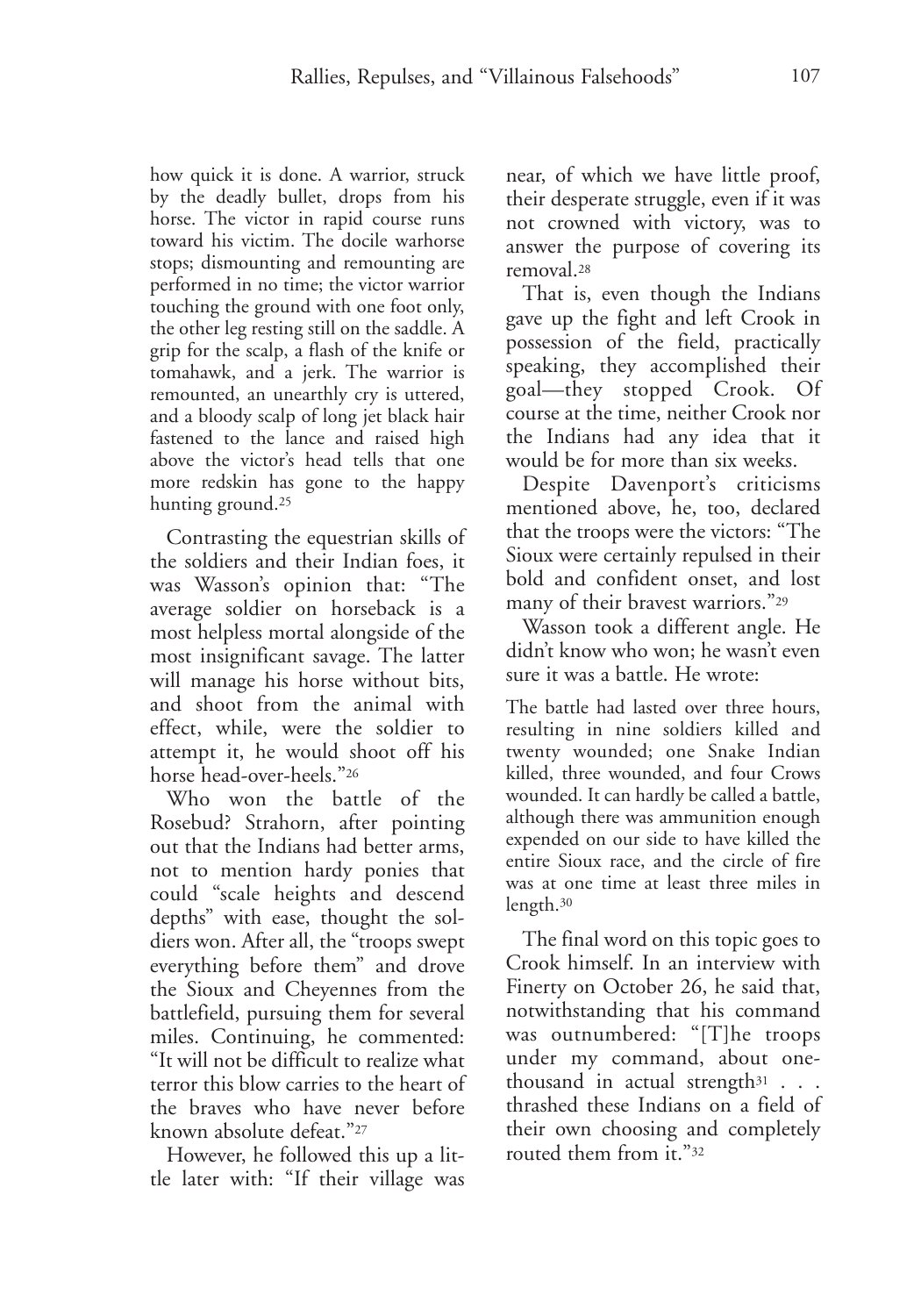Crook's report to Sheridan stated nine soldiers were killed and twentyone wounded.33 Bourke wrote that ten men were killed, forty-seven wounded, four of them mortally.34 That would bring the number of killed up to fourteen. Accounts generally agree that the Sioux and Cheyennes lost at least one hundred in killed and wounded.35 Considering that Strahorn estimated the troops fired more than ten thousand rounds,<sup>36</sup> that's a fairly low hit rate; even lower if you use Finerty's estimate of twenty-five thousand shots fired.37 On the other hand, the Indians didn't exactly win any awards for accuracy either. Strahorn credited them with firing thirteen thousand to fifteen thousand rounds and was surprised that "so much ammunition could be expended" by their opponents yet so few soldiers killed.38 It is not known how many scalps the Sioux and Cheyennes proudly waved that day, but at battle's end, the Indian scouts had collected thirteen, eight of which, according to Davenport, were taken by the Shoshones.39

The Crows, fearing that the Sioux may have attacked their village in their absence, left Crook the day after the fight,40 but not before venting their grief from past confrontations on a wounded combatant they found on the battlefield. Davenport described the scene that ensued:

On the morning following the fight, as the column was moving from the place of bivouac, there suddenly arose among the red allies a singular excitement. One of them had ridden up to a dark object lying beside the stream and sat and gazed at it, and after others had joined him, they all chattered wildly together as the South American monkeys when they discover the propinquity of a snake. After gestures and yells they dismounted and brandished knives. Approaching them, I beheld lying on the fresh, dewy grass, under the gentle shadow of a stooping willow, the most horrible object that could meet the eye. A dusky human form, nude and blood-besmeared, was writhing under the knives of the merciless victors. The object was a Sioux who, in the latter part of the fight, had been wounded by a Snake, scalped and left for dead. In tearing the tuft of raven hair from his head a portion of the bone, fractured with a stroke of the tomahawk, had clung to the flesh, and the brain was laid bare. And yet, in the morning the savage was still alive, and hearing the tramp of horses and believing his tribe had beaten the whites, he had crawled out of the gully in which he lay and called, "Minne!" (water) to a Crow who had passed and who he undoubtedly thought was a Sioux. The Crow turned, and his face kindled with a fearful joy. Six shots were fired into the prostrate figure. The head and limbs were severed from the body and the flesh hacked and the bones hewn until there was nothing about it recognizable as human. Infamies too shameful and disgusting for record completed the ghastly climax of horror. It was an illustration of the fiendish ferocity of all the Plains Indians toward their foes. The Sioux practice even more refined barbarities, torturing their victims in the most exquisite manner and making them more dreadful by deferring, by every art in their power, the welcome relief of death.41

Undoubtedly, the sight was more than a little repulsive to the observing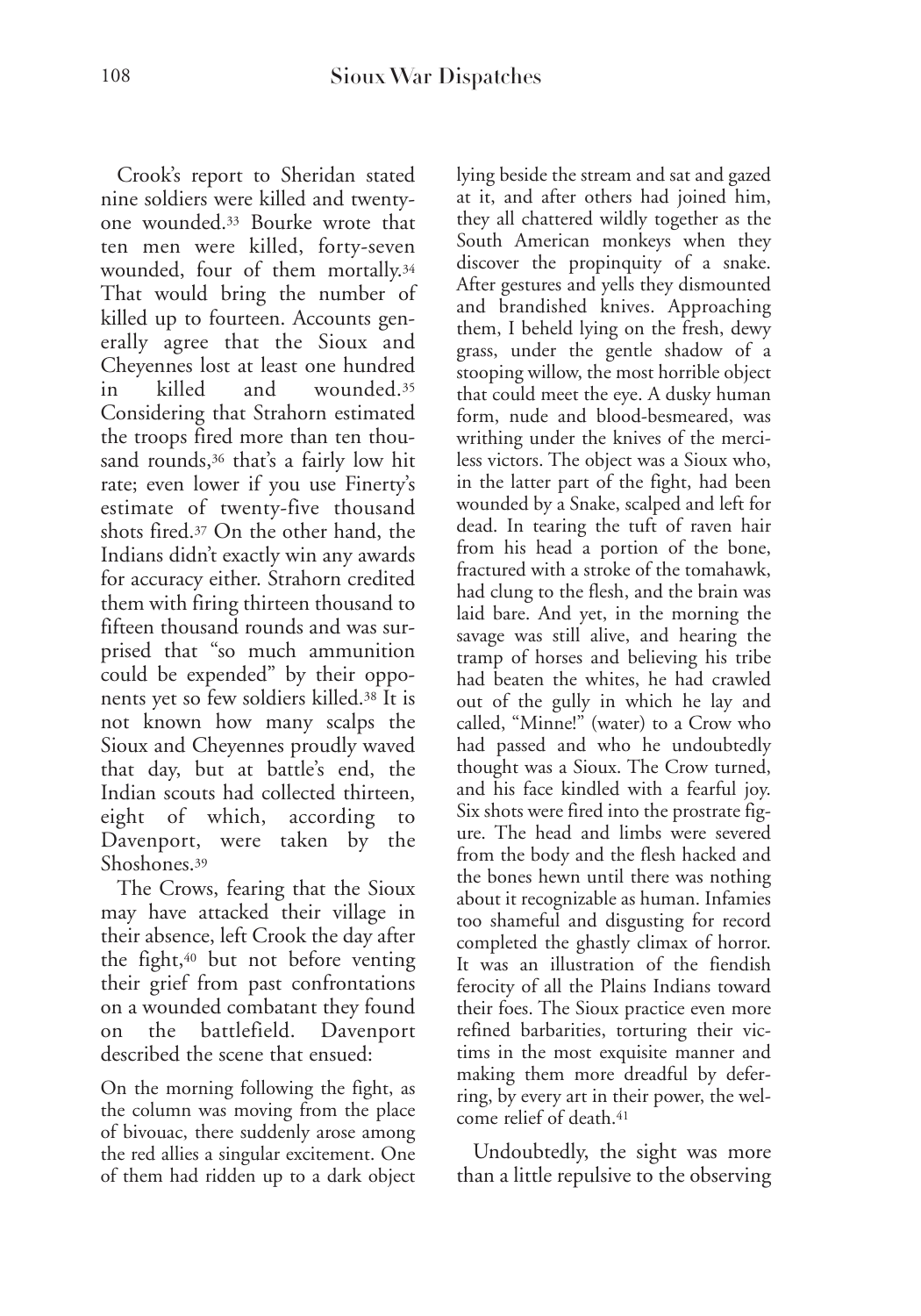whites. An unknown onlooker reporting for the *New York Times* recorded:

I observed lying on the field of battle the trunk of a Herculean Sioux, who when alive must have stood between six and seven feet high. His head was missing, his legs were cut off at the knees, his arms at the elbows. But mutilated as it was this gigantic corpse still seemed to ridicule the slender-built pale-face looking down on him. Indian war is terri $h$ le<sup>42</sup>

Another spectator was Charles St. George Stanley, the self-proclaimed "Bohemian of Frank Leslie's staff." Stanley wrote that the scene "beggared description for bloodthirsty cruelty and savage joy," then added: "To witness the scene was horrifying enough, but to watch the diabolical expression of delight with which they dissected the body of the Sioux and heaped upon it every indignity, was terrible in the extreme, and to say the least one can but deplore such passions in the higher animal—man."43

After this incident Lieutenant Bourke recorded in his journal (June 18): "The sooner the manifest destiny of the [white] race shall be accomplished and the Indian as an Indian cease to exist, the better. After contact with civilization of nearly 300 years, the American tribes have never voluntarily learned anything but its vices."44

Private Richard Bennett, Company L, Third Cavalry, fared no better than this unnamed Sioux warrior. During the battle his "body was disemboweled by the savages and the hands and feet cut off."45 Another soldier was "hacked into small pieces" while another was "found with a bowie knife buried into his skull up to the hilt."46

No doubt the unidentified *New York Times* correspondent spoke for many of the whites when he wrote, "Indian war is terrible."

On June 21, three days after the Crows departed for home, all but five of the Shoshones followed suit.47 St. George Stanley recorded: "Their destination was the valley of the Great Popoagie, and their professed reason for going, a fear that in their absence stray bands of Sioux might have played havoc in their villages."48

Even though there was talk of them returning at some future date, the fact was that, after just one battle, Crook had lost practically every Indian scout. Writing from Camp Cloud Peak on June 27, Strahorn explained why this was a serious setback to the campaign: "The greatest of all needs is an adequate corps of competent scouts; to move in the dim sight of our present knowledge of the actual whereabouts and numbers of the foe would only be time worse than wasted."49

Without Indian scouts, Frank Grouard became even more important to the success of the expedition. Grouard had lived with the Sioux for about six years, originally as a prisoner, and possessed valuable knowledge of the lay of the land and probable camping places.

Early on June 21, the same day the Shoshones said their good-byes, the supply train, under Captain John V. Furey, a quartermaster, set out for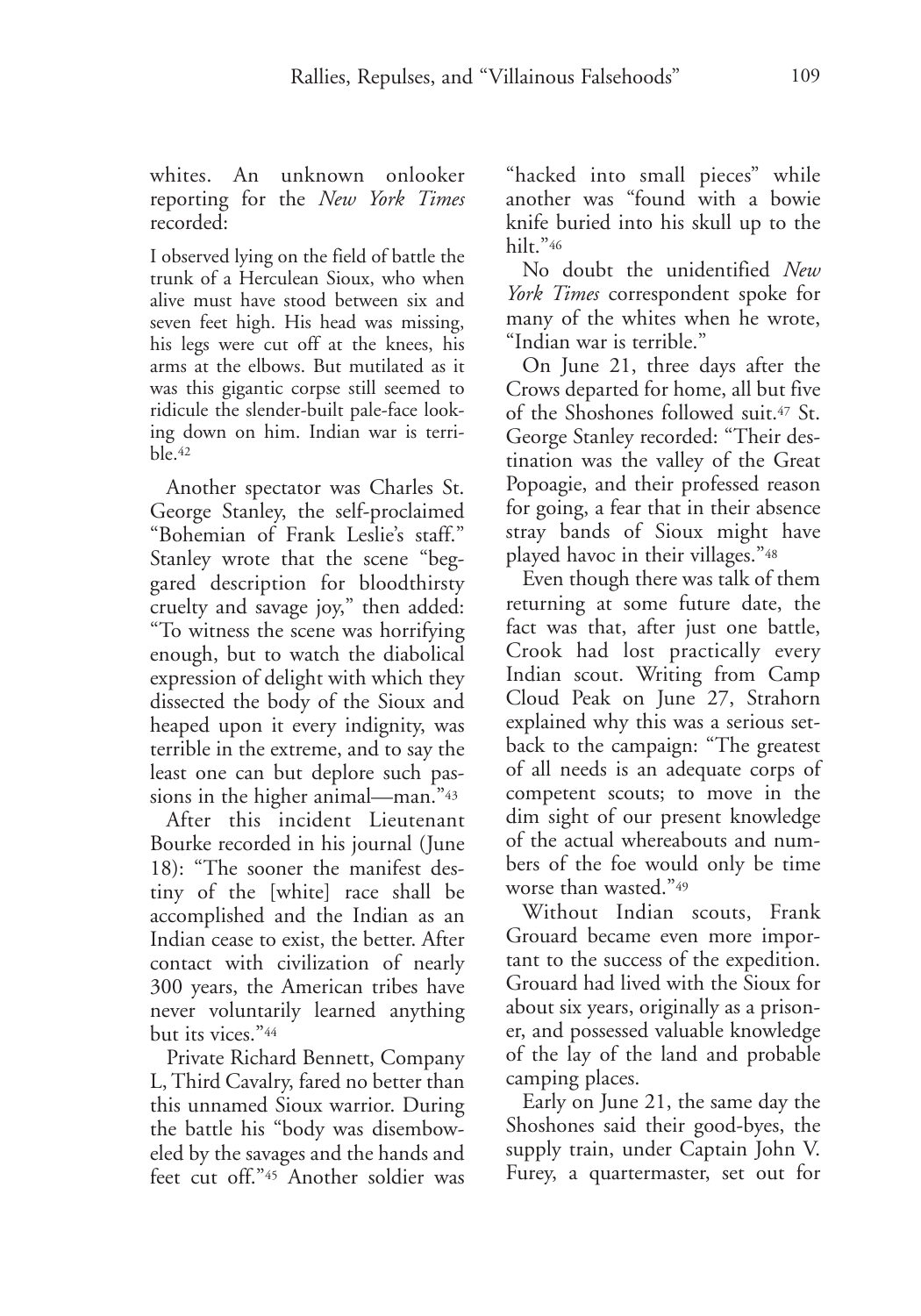Fort Fetterman, transporting the wounded from the late battle.50 It was expected back in about three weeks with fresh supplies, ammunition, and five companies of infantry that Crook had requested.51 About the infantry, Wasson explained: "Gen. Crook believes in having plenty of infantry for hunting the savages out of the rough places. A foot soldier can crawl where an Indian can, and is not bothered in battle with a clumsy American horse."52

In a follow-up dispatch written several weeks later, Wasson further detailed Crook's high opinion of infantry: "Gen. Crook values a soldier of infantry, armed with the long Springfield needle-gun, rightly maneuvered, as equal to six mounted Sioux; hence his desire for more infantry before again marching into the enemy's strongholds."53

Writing from Camp Cloud Peak on June 28, Robert Strahorn aptly wrapped up the current situation of General Crook's Big Horn and Yellowstone Expedition:

We have settled down to quiet, though really not to contented waiting, for more force, more scouts, more powder and lead, and more "grub." We have felt the strength of Sitting Bull sufficiently to know that this campaign is a far more serious matter than we had even imagined at the start. Three thousand desperate, well armed, superbly mounted warriors, in their own country, are odds our little force of eleven hundred strong might struggle against if necessary, but more troops now best at hand may well be used at such a critical hour.54

*More troops now best at hand . . . at such a critical hour.* A certain flamboyant hero of the Civil War was soon to share those thoughts exactly.

# ※

#### **INTERLUDE**

### "Poor fellows, I'm really sorry for them"

Two days after the battle of the Rosebud, General Crook sent a dispatch to department headquarters in Omaha requesting additional troops, particularly infantry. His message was relayed from Fort Fetterman on June 22, and action was swift, as illustrated below. The following letter was originally printed in the *New York Tribune* on July 7, 1876.

## A PROPHETIC LETTER

The following communication from a young New York gentleman in business in Salt Lake City to his sister in this city seems, in view of occurrences since it was written, to be almost prophetic:

## Banking-House of Walker Brothers,

Salt Lake City, June 23, 1876. My Dear Jennie: This is rather a stirring day among the soldiers and officers here at Camp Douglas, and a sad day for the wives of those who are unfortunate enough to be married, for this morning orders came from Gen. Sheridan to Gen. Smith to start three companies of the 14th for the Black Hills at once. They leave on the 7 o'clock train, and officers and men have been rushing around town today vainly endeavoring to remember everything they need for their outfit. Poor fellows, I'm real sorry for them, for